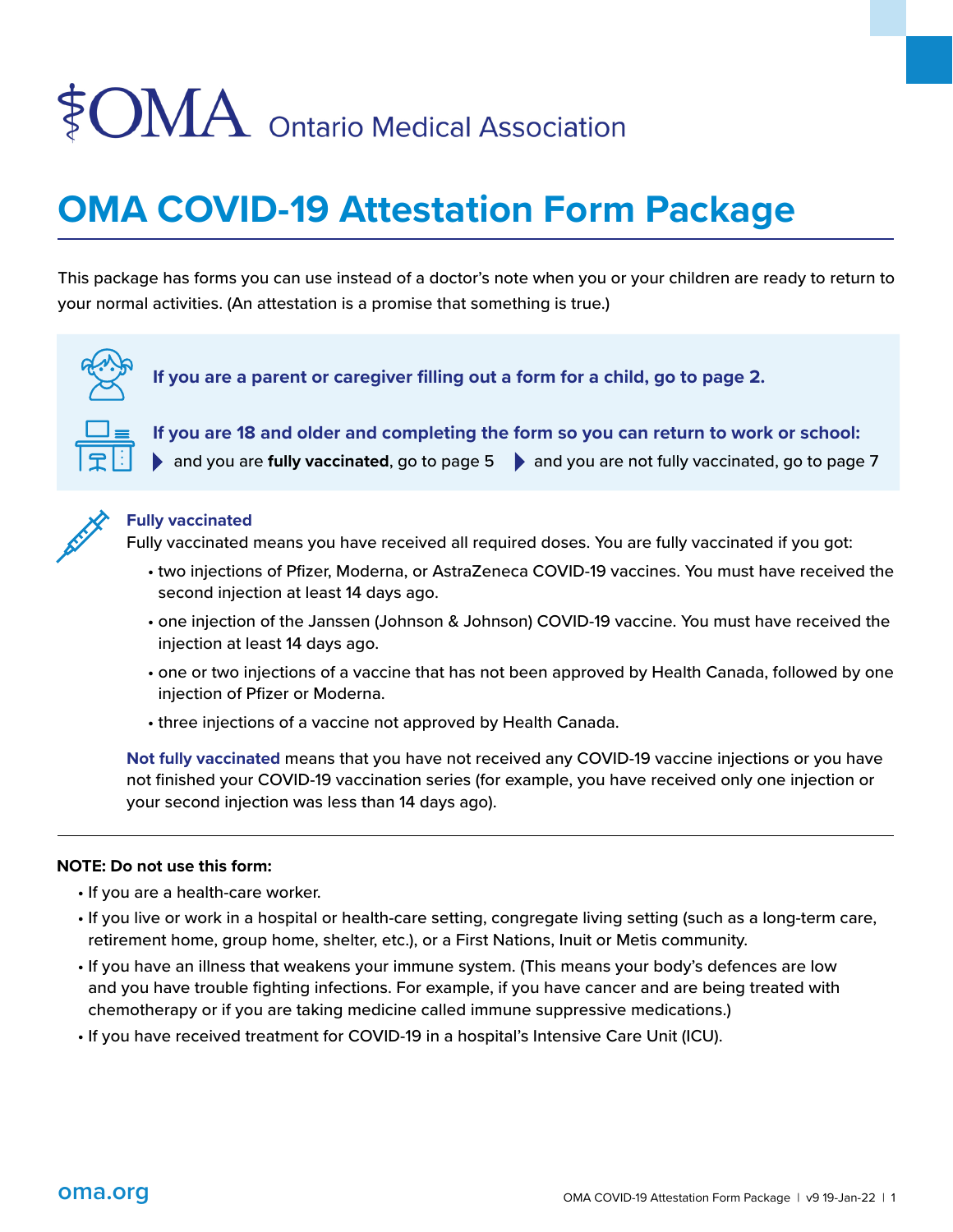## $\mathop{\rm OMA}\nolimits$  Ontario Medical Association

#### **Parent/Caregiver Attestation Form: Return to School or Child Care**

#### **About this form:**

This is called an attestation form, which means you are promising that something is true.

Use this form to say it is safe for your child to return to school, child care or after-school activities such as sports or dance classes instead of asking your doctor for a note. Using this form instead of a doctor's note helps make sure your doctor has time to see patients who are sick and need care. The Ontario Ministry of Health does not require a doctor's note to return to school or child care.

Please be honest when filling in the form. Controlling COVID-19 in our community depends on you.

If your child is sick with any symptoms and/or is getting worse, they may still need medical care, even if they don't have COVID-19. Children who are sick should stay home from school. If you are unsure if your child needs medical care, talk to your child's doctor.

Check the box or boxes below that apply to your child before sending them back to school, child care or afterschool activities:

#### **COVID-19 Symptoms**

These symptoms were new, or symptoms that were getting worse. They were not caused by other medical conditions or other known reasons.

*\* Note that if your child had at least one main symptom or at least two secondary symptoms, they were presumed to be COVID-19 positive and did not require a COVID-19 test.* 

| <b>Main symptoms</b><br>(one or more = COVID-19 positive)<br>• fever and/or chills<br>• regular cough or cough that sounds like barking (croup)<br>• trouble breathing<br>• sense of smell or taste is gone or partly gone | <b>Secondary symptoms</b><br>(two or more = COVID-19 positive)<br>• tiredness, no energy<br>· muscle aches and pain<br>· nausea, vomiting and/or diarrhea<br>• sore throat or trouble swallowing<br>• runny or stuffy nose<br>$\cdot$ headache |
|----------------------------------------------------------------------------------------------------------------------------------------------------------------------------------------------------------------------------|------------------------------------------------------------------------------------------------------------------------------------------------------------------------------------------------------------------------------------------------|
|                                                                                                                                                                                                                            |                                                                                                                                                                                                                                                |

\* For the purposes of this form, a positive COVID-19 test refers to a rapid antigen test or PCR test (a test done in the lab).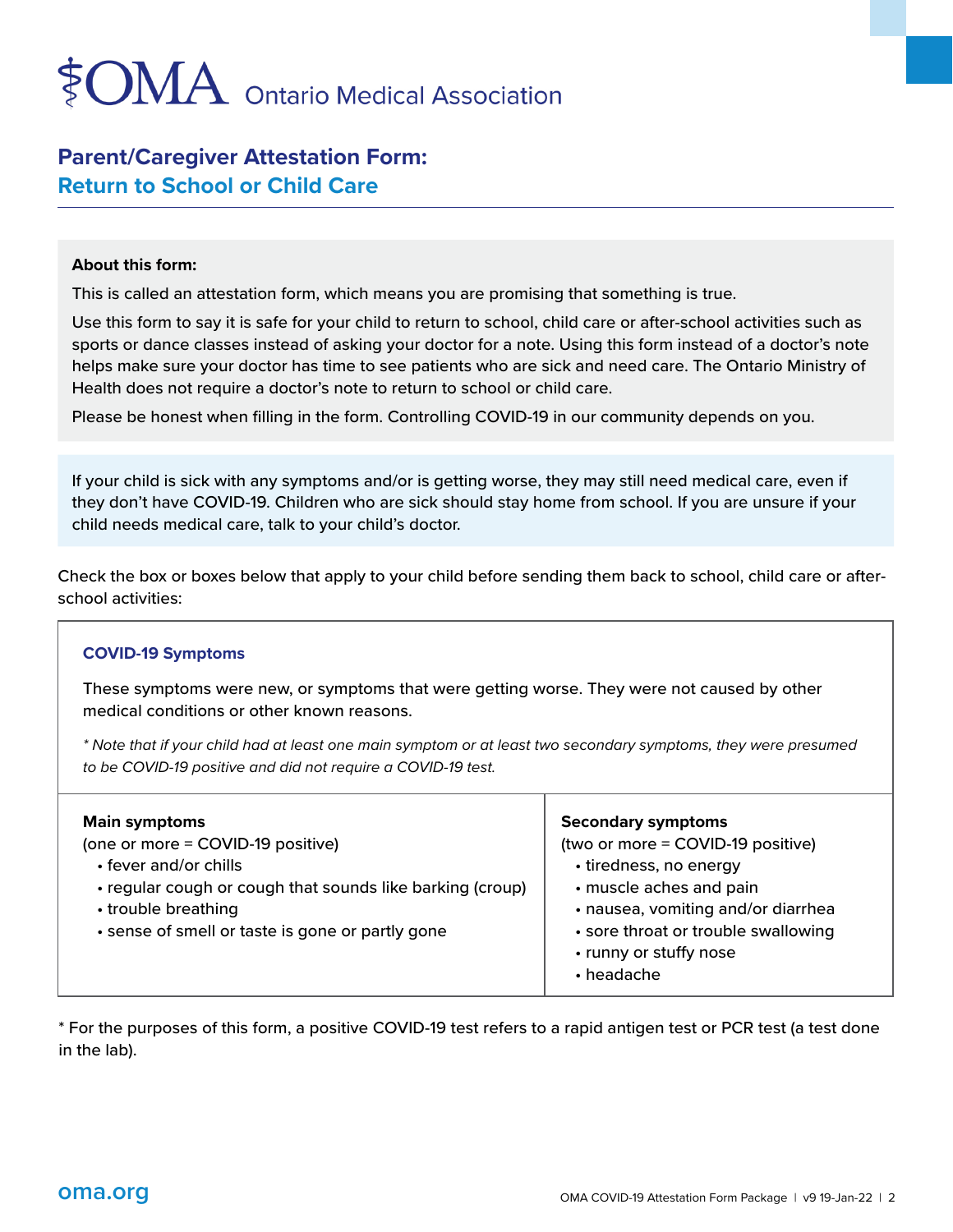| My child had at least one<br>main symptom or at least<br>two secondary symptoms.                          | My child is fully vaccinated AND/OR under 12 years old<br><b>AND</b><br>My child was NOT TESTED for COVID-19 or tested<br><b>POSITIVE for COVID-19.</b><br>Your child can return to school or child care if 5 days<br>have passed since their symptoms started and their<br>symptoms have gone away or have been improving<br>for at least 24 hours (48 hours for nausea, vomiting<br>and/or diarrhea).<br>My child had two NEGATIVE rapid antigen tests, |
|-----------------------------------------------------------------------------------------------------------|-----------------------------------------------------------------------------------------------------------------------------------------------------------------------------------------------------------------------------------------------------------------------------------------------------------------------------------------------------------------------------------------------------------------------------------------------------------|
|                                                                                                           | collected 24 to 48 hours apart, or one NEGATIVE<br>PCR test (a test done in the lab).<br>Your child can return to school or child care if their<br>symptoms have been improving for at least 24 hours<br>(48 hours for nausea, vomiting and/or diarrhea).                                                                                                                                                                                                 |
|                                                                                                           | My child is over 12 years old and not fully vaccinated                                                                                                                                                                                                                                                                                                                                                                                                    |
|                                                                                                           | My child was NOT TESTED for COVID-19 or tested<br><b>POSITIVE for COVID-19.</b><br>Your child can return to school or child care if 10 days<br>have passed since their symptoms started and their<br>symptoms have gone away or have been improving<br>for at least 24 hours (48 hours for nausea, vomiting<br>and/or diarrhea).                                                                                                                          |
|                                                                                                           | My child had two NEGATIVE rapid antigen tests,<br>collected 24 to 48 hours apart, or one NEGATIVE<br>PCR test (a test done in the lab).<br>Your child can return to school or child care if their<br>symptoms have been improving for at least 24 hours<br>(48 hours for nausea, vomiting and/or diarrhea).                                                                                                                                               |
| My child did not have any<br>of the COVID-19 symptoms<br><b>AND they tested POSITIVE</b><br>for COVID-19. | My child is fully vaccinated AND/OR under 12 years old.<br>Your child can return to school or child care if 5 days<br>have passed since the date of the test and they have no<br>symptoms.                                                                                                                                                                                                                                                                |
|                                                                                                           | My child is over 12 years old and not fully vaccinated.<br>Your child can return to school or child care if 10 days<br>have passed since the date of the test and they have no<br>symptoms.                                                                                                                                                                                                                                                               |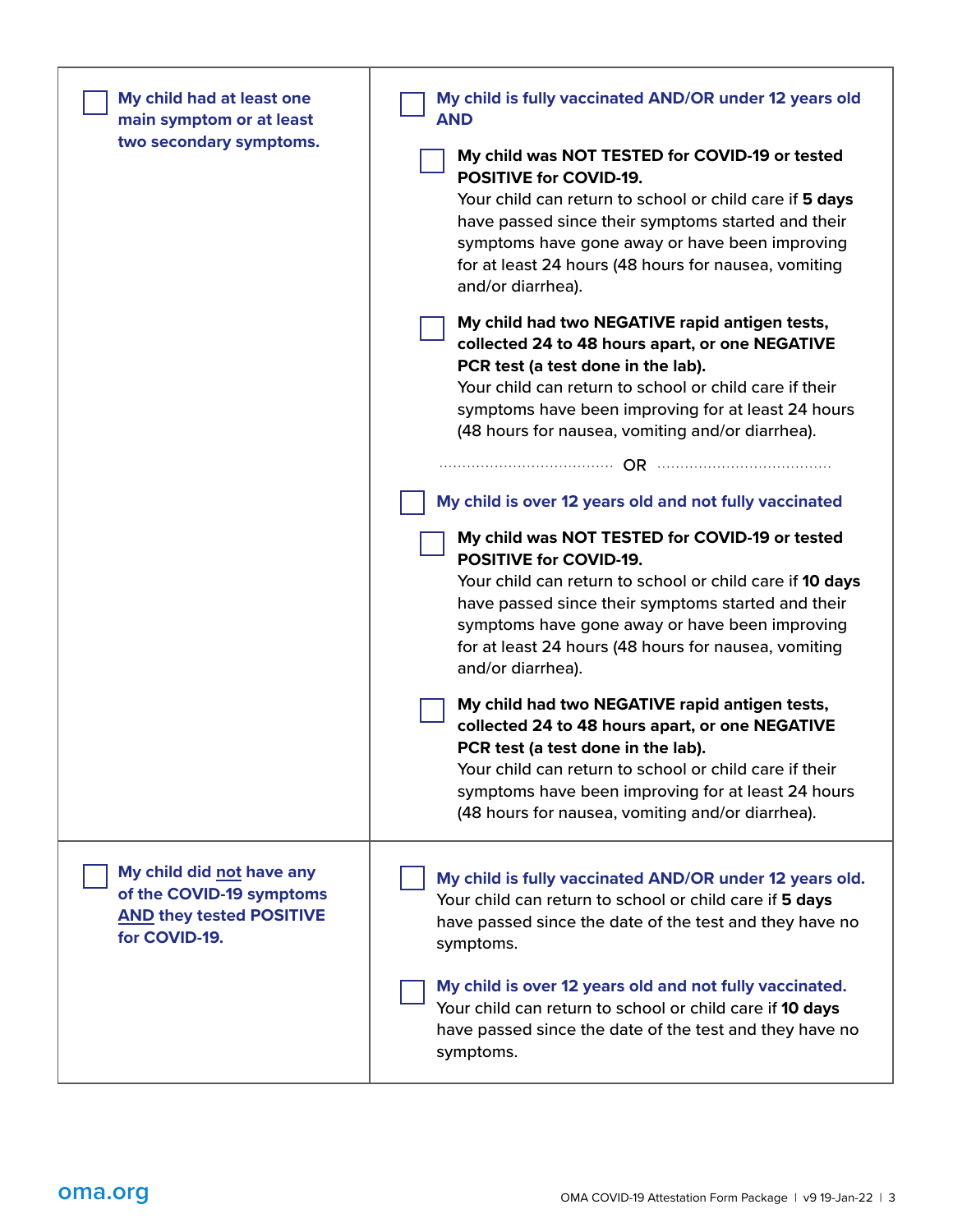| My child lives with someone<br>who had at least one main<br>symptom or at least two<br>secondary symptoms.                                                                  | The person in the home with symptoms was NOT<br><b>TESTED for COVID-19 or had a POSITIVE COVID-19 test.</b><br>Your child can return to school or child care if the sick<br>person has finished isolating (staying home) and the<br>sick person's symptoms have gone away or have been<br>improving for at least 24 hours (48 hours for nausea,<br>vomiting and/or diarrhea), and your child has no<br>symptoms. |
|-----------------------------------------------------------------------------------------------------------------------------------------------------------------------------|------------------------------------------------------------------------------------------------------------------------------------------------------------------------------------------------------------------------------------------------------------------------------------------------------------------------------------------------------------------------------------------------------------------|
|                                                                                                                                                                             | The person in the home with symptoms had two<br><b>NEGATIVE rapid antigen tests, collected 24 to 48 hours</b><br>apart, or one NEGATIVE PCR test (a test done in the lab).<br>Your child can return to school or child care if your child<br>has no symptoms.                                                                                                                                                    |
| My child was exposed to<br>someone outside their home<br>who has COVID-19 (exposure<br>means you were near<br>someone with COVID-19,<br>usually for at least 15<br>minutes) | My child is fully vaccinated AND/OR under 12 years old.<br>Your child can return to school or child care if they<br>have no symptoms. Continue to monitor your child for<br>symptoms for 10 days.<br>My child is over 12 years old and not fully vaccinated<br><b>AND</b><br>Your child can return to school or child care if 10 days<br>have passed since their exposure and they have no<br>symptoms.          |
| My child travelled outside of<br>Canada.                                                                                                                                    | My child is fully vaccinated.<br>Your child can return to school or child care if no<br>symptoms are present.<br>My child is not fully vaccinated.<br>Your child can return to school or child care if 14 days<br>have passed since returning from travel and they have<br>no COVID-19 symptoms.                                                                                                                 |

By signing below, I confirm that my child can return to school, child care or after-school activities, according to the instructions on this form.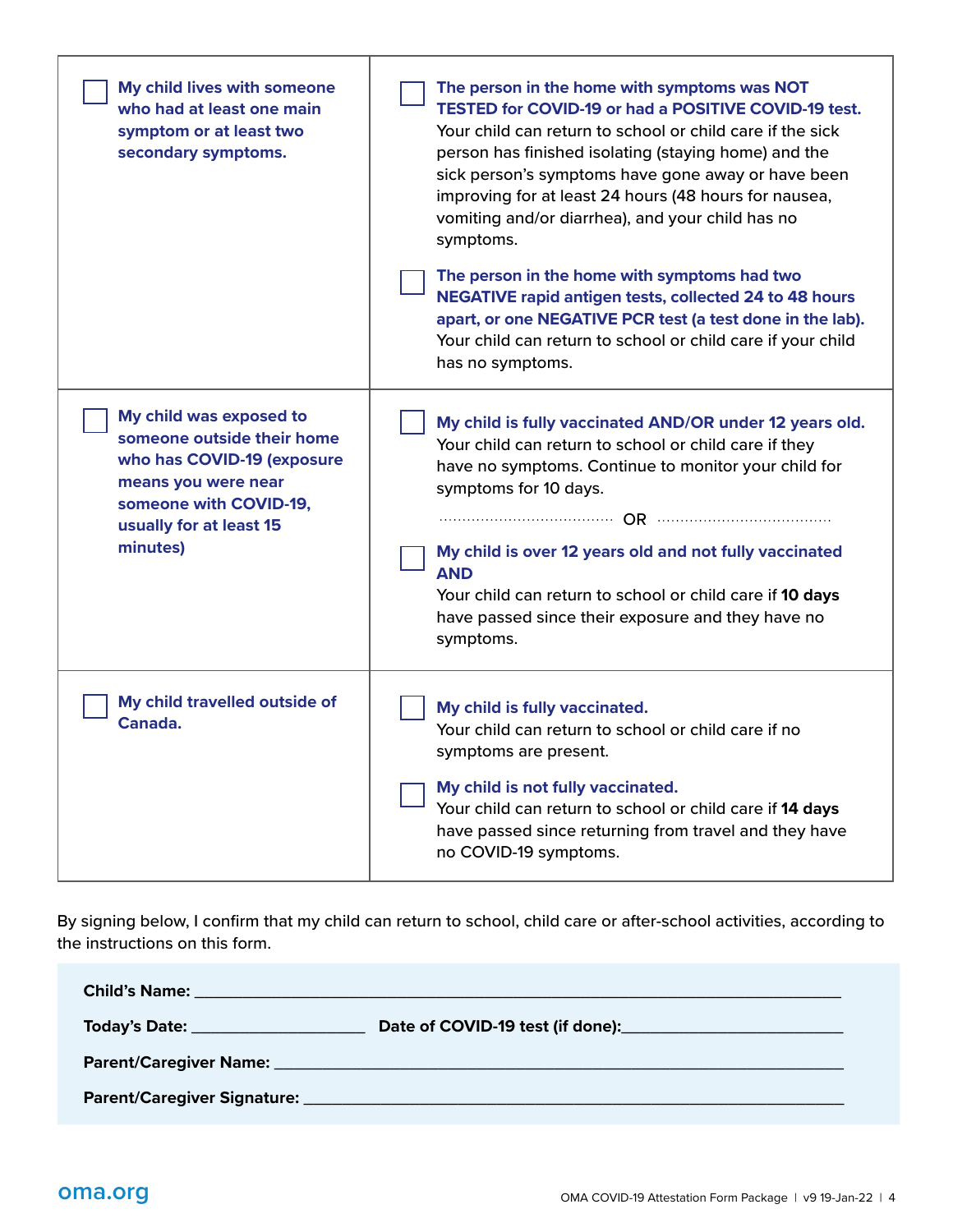## $\mathop{\rm OMA}\nolimits$  Ontario Medical Association

#### **COVID-19 Attestation Form:**

**Return to Work or School for People 18 or Older who are Fully Vaccinated** 

#### **About this form:**

This is called a self-attestation form, which means you are promising that something is true about yourself.

Please use this form to say it is safe for you to return to work or school instead of asking your doctor for a note. Using this form instead of a doctor's note helps make sure your doctor has time to see patients who are sick and need care. The Ontario Ministry of Health does not require a doctor's note to return to work or school.

Please be honest when filling in the form. Controlling COVID-19 in our community depends on you.

#### **Who should fill out this form:**

**You should fill out this form if you are fully vaccinated. This means you got your second dose of Pfizer, Moderna or AstraZeneca COVID-19 vaccines, or your single dose of the Janssen (Johnson & Johnson) COVID-19 vaccine at least 14 days ago.**

You are also fully vaccinated if you got one or two doses of a COVID-19 vaccine that has not been approved by Health Canada followed by one dose of Pfizer or Moderna, or three doses of a COVID-19 vaccine that has not been approved by Health Canada.

\* For the purposes of this form, a positive COVID-19 test refers to a rapid antigen test or PCR test (a test done in the lab).

#### **COVID-19 Symptoms**

These symptoms were new, or symptoms that were getting worse. They were not caused by other medical conditions or other known reasons.

*\* Note that if you had at least one main symptom or at least two secondary symptoms, you were presumed to be COVID-19 positive and did not require a COVID-19 test.* 

| <b>Main symptoms</b>                                      | <b>Secondary symptoms</b>                                                   |
|-----------------------------------------------------------|-----------------------------------------------------------------------------|
| (one or more = COVID-19 positive)                         | (two or more = COVID-19 positive)                                           |
| • fever and/or chills                                     | • tiredness, no energy                                                      |
| • regular cough or cough that sounds like barking (croup) | · muscle aches and pain                                                     |
| • trouble breathing                                       | · nausea, vomiting and/or diarrhea                                          |
| • sense of smell or taste is gone or partly gone          | • sore throat or trouble swallowing<br>• runny or stuffy nose<br>• headache |

\* For the purposes of this form, a positive COVID-19 test refers to a rapid antigen test or PCR test (a test done in the lab).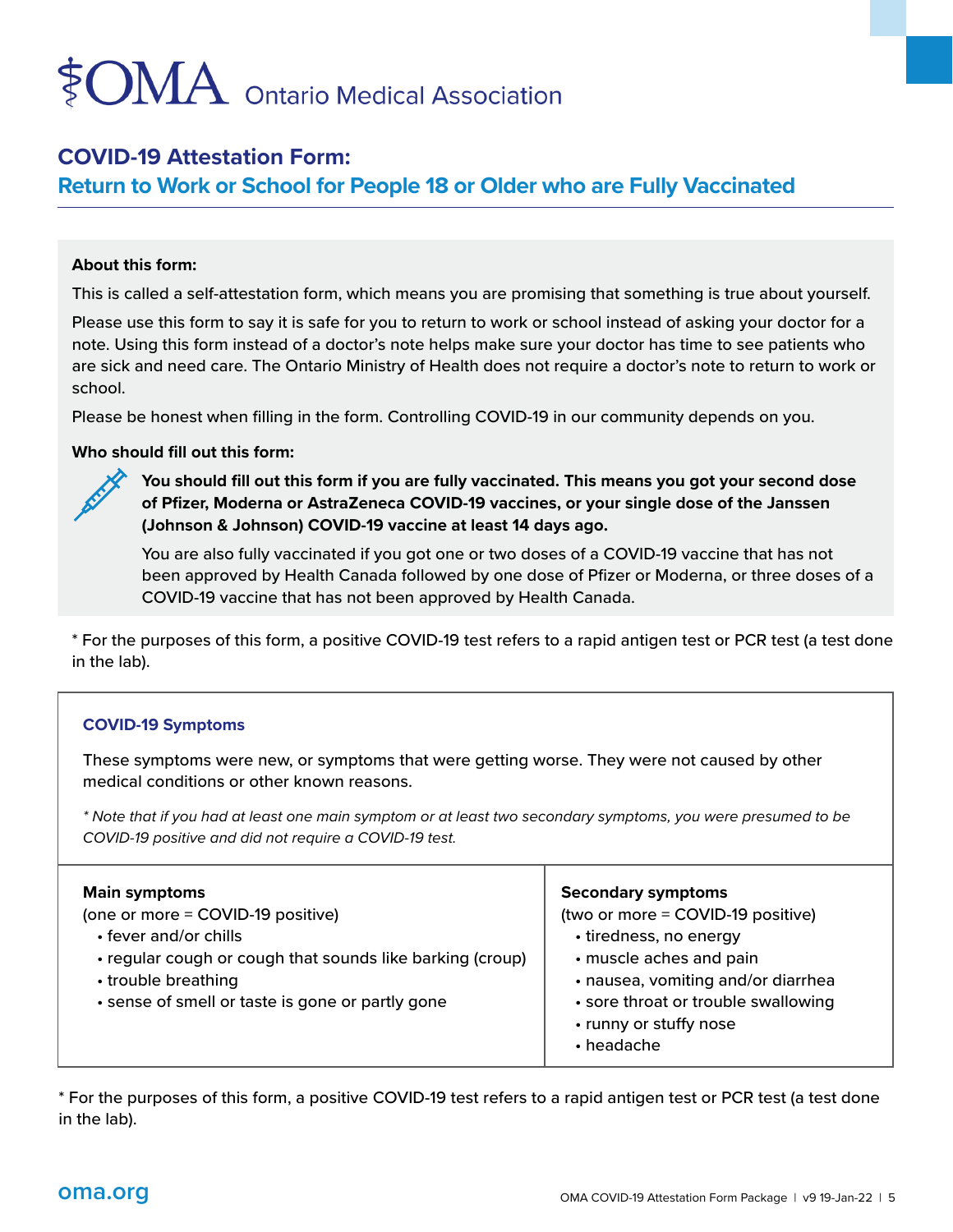Check the box or boxes below that apply to you before returning to work:

| I had at least one main<br>symptom or at least two<br>secondary symptoms.                                                                                                               | I was NOT TESTED for COVID-19 or had a POSITIVE<br><b>COVID-19 test.</b><br>You can return to work or school if 5 days have passed<br>since your symptoms started, you don't have a fever and<br>your symptoms have gone away or have been improving<br>for at least 24 hours (48 hours for nausea, vomiting and/<br>or diarrhea).<br>I had two NEGATIVE rapid antigen tests, collected 24 to<br>48 hours apart, or one NEGATIVE PCR test (a test done<br>in the lab).<br>You can return to work or school if your symptoms<br>have been improving for at least 24 hours (48 hours for<br>nausea, vomiting and/or diarrhea).          |
|-----------------------------------------------------------------------------------------------------------------------------------------------------------------------------------------|---------------------------------------------------------------------------------------------------------------------------------------------------------------------------------------------------------------------------------------------------------------------------------------------------------------------------------------------------------------------------------------------------------------------------------------------------------------------------------------------------------------------------------------------------------------------------------------------------------------------------------------|
| I did not have any of the symptoms AND my COVID-19 test was POSITIVE.<br>You can return to work or school if 5 days have passed since the date of the test and you have no<br>symptoms. |                                                                                                                                                                                                                                                                                                                                                                                                                                                                                                                                                                                                                                       |
| I live with someone who had<br>at least one main symptom<br>or at least two secondary<br>symptoms.                                                                                      | The person in the home with symptoms was NOT<br><b>TESTED for COVID-19 or had a POSITIVE COVID-19 test.</b><br>You can return to work or school if the sick person has<br>finished isolating (staying home) and the sick person's<br>symptoms have gone away or have been improving for<br>at least 24 hours (48 hours for nausea, vomiting and/or<br>diarrhea), and you have no symptoms.<br>The person in the home with symptoms had two<br><b>NEGATIVE rapid antigen tests, collected 24 to 48 hours</b><br>apart, or one NEGATIVE PCR test (a test done in the lab).<br>You can return to work or school if you have no symptoms. |
| I was exposed to someone outside my home who has COVID-19.<br>You can return to work or school if you have no symptoms. Continue to monitor yourself for<br>symptoms for 10 days.       |                                                                                                                                                                                                                                                                                                                                                                                                                                                                                                                                                                                                                                       |
| I received a COVID Alert exposure message on my cell phone.<br>You can return to work or school if you have no symptoms. Continue to monitor yourself for<br>symptoms for 10 days.      |                                                                                                                                                                                                                                                                                                                                                                                                                                                                                                                                                                                                                                       |
| I travelled outside of Canada.<br>You don't need to stay home from work or school if you have no symptoms.                                                                              |                                                                                                                                                                                                                                                                                                                                                                                                                                                                                                                                                                                                                                       |
| By signing below, I confirm that I can return to work or school, according to the instructions on this form.                                                                            |                                                                                                                                                                                                                                                                                                                                                                                                                                                                                                                                                                                                                                       |
| Name:                                                                                                                                                                                   | Signature: __                                                                                                                                                                                                                                                                                                                                                                                                                                                                                                                                                                                                                         |

**Today's Date:** \_\_\_\_\_\_\_\_\_\_\_\_\_\_\_\_\_\_ **Date of COVID-19 test (if done):**\_\_\_\_\_\_\_\_\_\_\_\_\_\_\_\_\_\_\_\_\_\_\_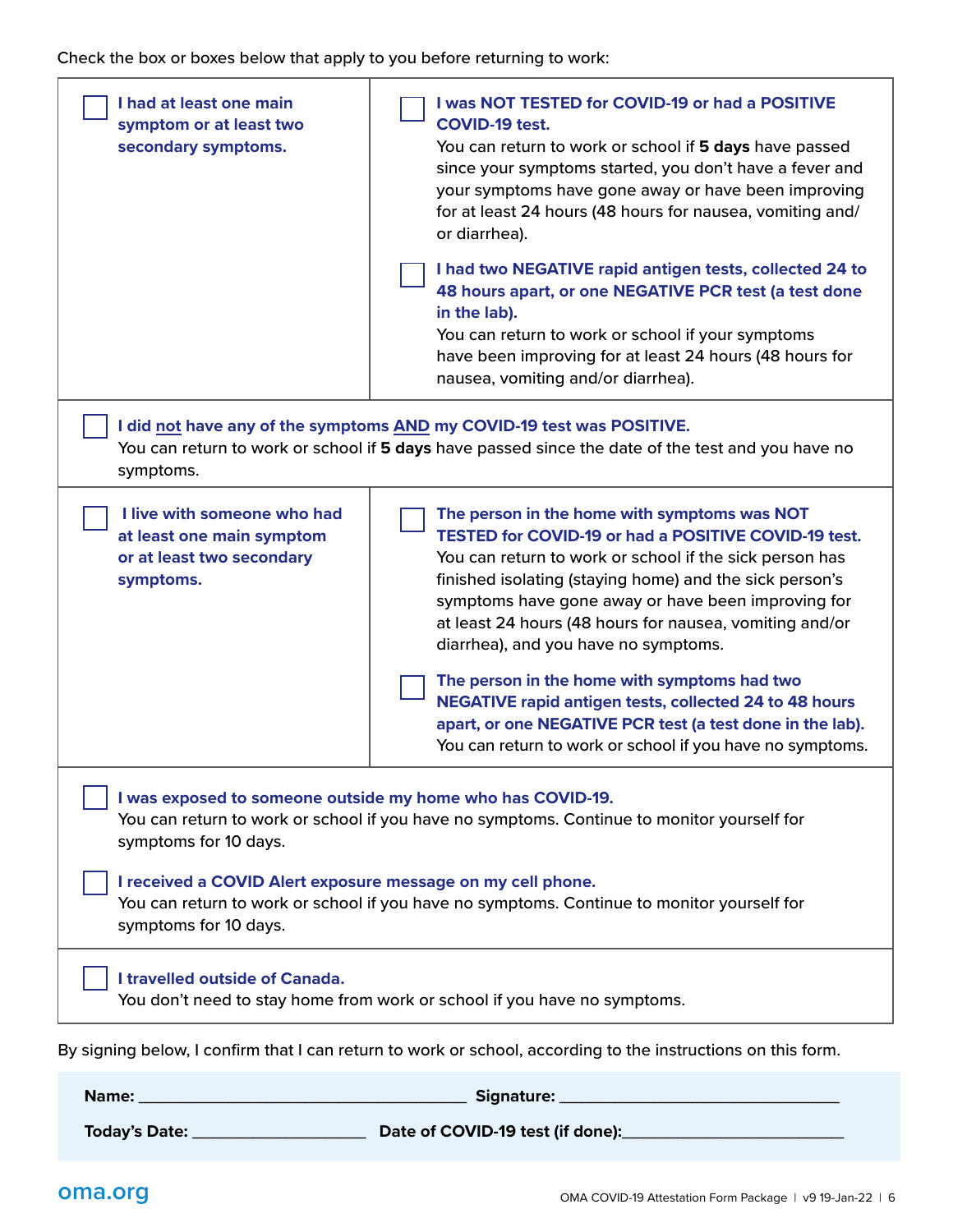### $\mathop{\rm OMA}\nolimits$  Ontario Medical Association

#### **COVID-19 Attestation Form:**

**Return to Work or School for People who are over 18 and Not Fully Vaccinated** 

#### **About this form:**

This is called a self-attestation form, which means you are promising that something is true about yourself.

Please use this form to say it is safe for you to return to work or school instead of asking your doctor for a note. Using this form instead of a doctor's note helps make sure your doctor has time to see patients who are sick and need care. The Ontario Ministry of Health does not require a doctor's note to return to work or school.

Please be honest when filling in the form. Controlling COVID-19 in our community depends on you.

#### **Who should fill out this form:**



**You should use this form if you have not gotten the COVID-19 vaccine, or if you only got one dose of Pfizer, Moderna or AstraZeneca COVID-19 vaccines, or your second dose less than 14 days ago. You should also use this form if you got your single dose of the Janssen (Johnson & Johnson) COVID-19 vaccine less than 14 days ago.** 

#### **COVID-19 Symptoms**

These symptoms were new, or symptoms that were getting worse. They were not caused by other medical conditions or other known reasons.

*\* Note that if your child had at least one main symptom or at least two secondary symptoms, they were presumed to be COVID-19 positive and did not require a COVID-19 test.* 

| <b>Main symptoms</b><br>(one or more = COVID-19 positive)<br>• fever and/or chills<br>• regular cough or cough that sounds like barking (croup)<br>• trouble breathing<br>· sense of smell or taste is gone or partly gone | <b>Secondary symptoms</b><br>(two or more = COVID-19 positive)<br>• tiredness, no energy<br>• muscle aches and pain<br>• nausea, vomiting and/or diarrhea<br>• sore throat or trouble swallowing<br>• runny or stuffy nose<br>$\cdot$ headache |
|----------------------------------------------------------------------------------------------------------------------------------------------------------------------------------------------------------------------------|------------------------------------------------------------------------------------------------------------------------------------------------------------------------------------------------------------------------------------------------|
|----------------------------------------------------------------------------------------------------------------------------------------------------------------------------------------------------------------------------|------------------------------------------------------------------------------------------------------------------------------------------------------------------------------------------------------------------------------------------------|

\* For the purposes of this form, a positive COVID-19 test refers to a rapid antigen test or PCR test (a test done in the lab).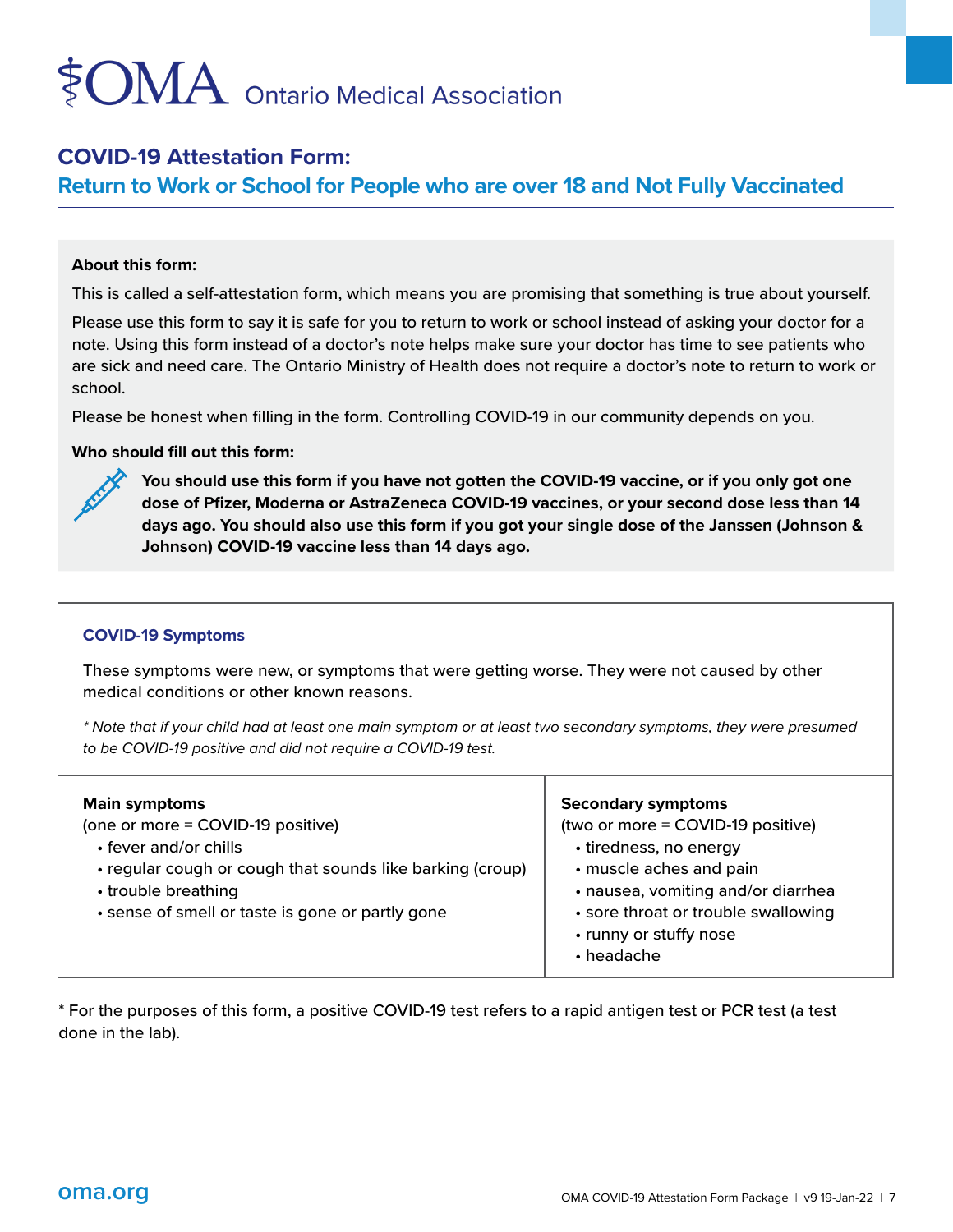Check the box or boxes below that apply to you before returning to work:

| I had at least one main<br>symptom or at least two<br>secondary symptoms.                                                                                                                                                                                                                                                                                                                                       | I was NOT TESTED for COVID-19 or had a POSITIVE<br><b>COVID-19 test.</b><br>You can return to work or school if 10 days have passed<br>since your symptoms started, you don't have a fever and<br>your symptoms have gone away or have been improving<br>for at least 24 hours (48 hours for nausea, vomiting and/<br>or diarrhea).<br>I had two NEGATIVE rapid antigen tests, collected 24 to<br>48 hours apart, or one NEGATIVE PCR test (a test done<br>in the lab).<br>You can return to work or school if your symptoms<br>have been improving for at least 24 hours (48 hours for<br>nausea, vomiting and/or diarrhea).         |
|-----------------------------------------------------------------------------------------------------------------------------------------------------------------------------------------------------------------------------------------------------------------------------------------------------------------------------------------------------------------------------------------------------------------|---------------------------------------------------------------------------------------------------------------------------------------------------------------------------------------------------------------------------------------------------------------------------------------------------------------------------------------------------------------------------------------------------------------------------------------------------------------------------------------------------------------------------------------------------------------------------------------------------------------------------------------|
| I did not have any of the COVID-19 symptoms AND my COVID-19 test was POSITIVE.<br>You can return to work or school if 10 days have passed since the date of the test and you have no<br>symptoms.                                                                                                                                                                                                               |                                                                                                                                                                                                                                                                                                                                                                                                                                                                                                                                                                                                                                       |
| I live with someone who had<br>at least one main symptom<br>or at least two secondary<br>symptoms.                                                                                                                                                                                                                                                                                                              | The person in the home with symptoms was NOT<br><b>TESTED for COVID-19 or had a POSITIVE COVID-19 test.</b><br>You can return to work or school if the sick person has<br>finished isolating (staying home) and the sick person's<br>symptoms have gone away or have been improving for<br>at least 24 hours (48 hours for nausea, vomiting and/or<br>diarrhea), and you have no symptoms.<br>The person in the home with symptoms had two<br><b>NEGATIVE rapid antigen tests, collected 24 to 48 hours</b><br>apart, or one NEGATIVE PCR test (a test done in the lab).<br>You can return to work or school if you have no symptoms. |
| I was exposed to someone outside my home who has COVID-19.<br>You can return to work or school if 10 days have passed since you were exposed to the person with<br>COVID-19 and you have no symptoms.<br>I received a COVID Alert exposure message on my cell phone.<br>You can return to work or school if 10 days have passed since you were exposed to the person with<br>COVID-19 and you have no symptoms. |                                                                                                                                                                                                                                                                                                                                                                                                                                                                                                                                                                                                                                       |
| I travelled outside of Canada.<br>You can return to work or school if 14 days have passed since returning from travel and you have no<br>symptoms.                                                                                                                                                                                                                                                              |                                                                                                                                                                                                                                                                                                                                                                                                                                                                                                                                                                                                                                       |
| By signing below, I confirm that I can return to work or school, according to the instructions on this form.                                                                                                                                                                                                                                                                                                    |                                                                                                                                                                                                                                                                                                                                                                                                                                                                                                                                                                                                                                       |
| Name:                                                                                                                                                                                                                                                                                                                                                                                                           | Signature:                                                                                                                                                                                                                                                                                                                                                                                                                                                                                                                                                                                                                            |

**Today's Date:** \_\_\_\_\_\_\_\_\_\_\_\_\_\_\_\_\_\_ **Date of COVID-19 test (if done):**\_\_\_\_\_\_\_\_\_\_\_\_\_\_\_\_\_\_\_\_\_\_\_